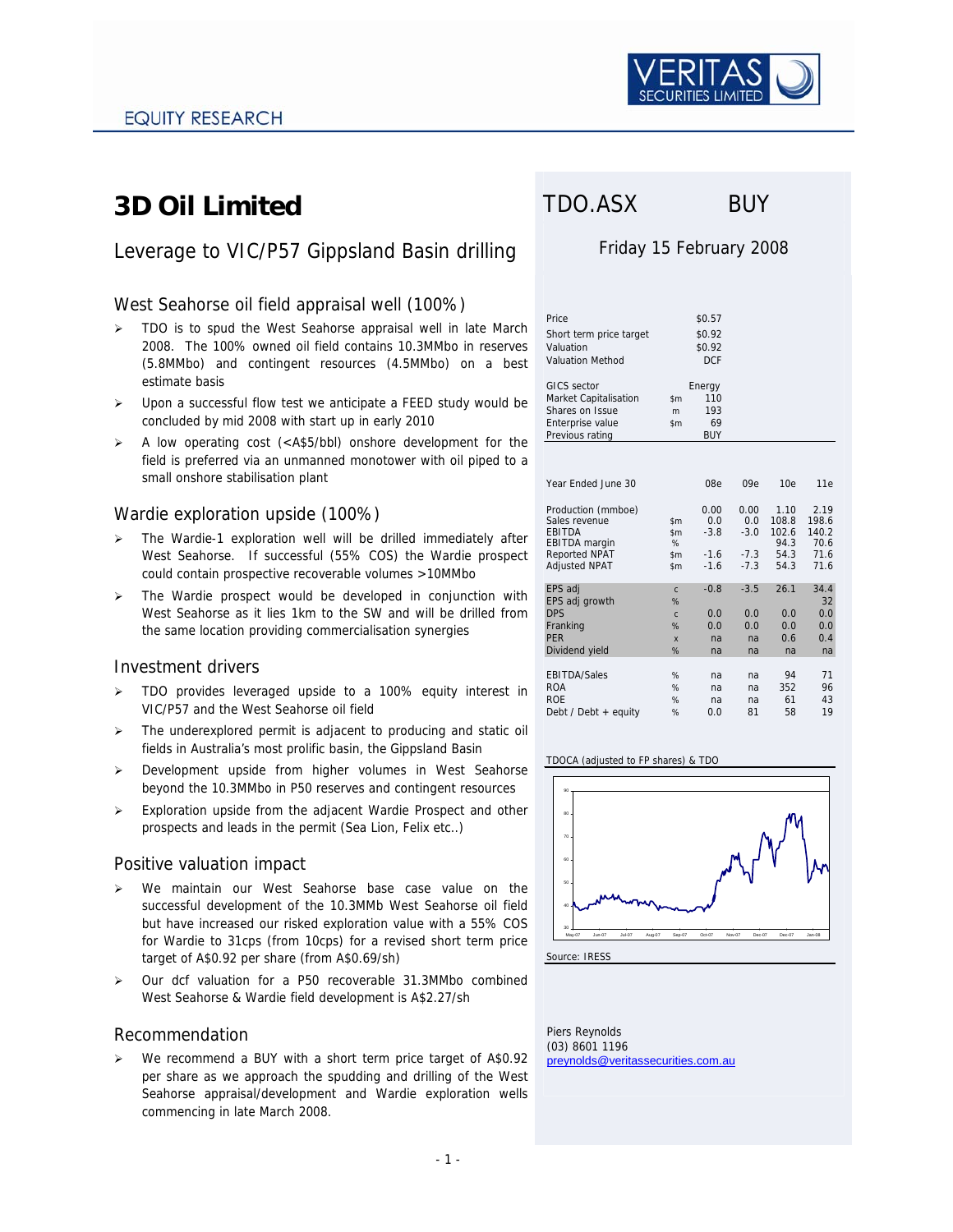

# **3D Oil Limited preliminary base case financial summary**

| Profit & Loss (A\$m)         |         |          |         |         |         | <b>Market Measures</b>                   |      |               |          |                  |         |         |
|------------------------------|---------|----------|---------|---------|---------|------------------------------------------|------|---------------|----------|------------------|---------|---------|
| Year ending June             | 2008e   | 2009e    | 2010e   | 2011e   | 2012e   | Year ending June                         |      | 2008e         | 2009e    | 2010e            | 2011e   | 2012e   |
| Sales                        | 0.0     | 0.0      | 108.8   | 198.6   | 133.8   | EPS adjusted                             | cps  | $-0.8$        | $-3.5$   | 26.1             | 34.4    | 17.2    |
| Op. costs                    | 0.0     | 0.0      | 1.7     | 3.3     | 3.4     | EPS growth                               | %    |               |          |                  | 31.9    | $-50.1$ |
| Corporate                    | 3.0     | 3.0      | 4.5     | 5.0     | 5.0     | PE multiple                              | x    | na            | na       | 0.6              | 0.4     | 0.9     |
| <b>Exploration Writeoff</b>  | 0.0     | 0.0      | 0.0     | 0.0     | 0.0     | <b>CFPS</b>                              | cps  | $-7.4$        | $-3.5$   | 42.2             | 44.6    | 19.2    |
| PRRT                         | 0.8     | 0.0      | 0.0     | 50.1    | 52.2    | CF multiple                              | X    | na            | na       | 0.4              | 0.3     | 0.8     |
| <b>EBITDA</b>                | $-3.8$  | $-3.0$   | 102.6   | 140.2   | 73.3    | <b>DPS</b>                               | cps  | 0.0           | 0.0      | 0.0              | 0.0     | 0.0     |
| Dep/Amtz                     | 0.0     | 0.0      | 22.8    | 38.8    | 27.1    | Dividend Yield                           | $\%$ | na            | na       | na               | na      | na      |
| <b>EBIT</b>                  | $-3.8$  | $-3.0$   | 79.8    | 101.4   | 46.1    | Enterprise value                         | \$m  | 26.5          | 166      | 78.1             | $-22.7$ | 31.2    |
| Net Interest                 | 2.2     | $-4.3$   | $-7.4$  | 0.9     | 4.9     |                                          |      |               |          |                  |         |         |
| Pre-Tax Profit               | $-1.6$  | $-7.3$   | 72.4    | 102.3   | 51.0    | Profitability & Liquidity ratios         |      |               |          |                  |         |         |
| <b>Tax Provision</b>         | 0.0     | 0.0      | 18.1    | 30.7    | 15.3    | Year ending June                         |      | 2008e         | 2009e    | 2010e            | 2011e   | 2012e   |
| Net Profit/(Loss)            | $-1.6$  | $-7.3$   | 54.3    | 71.6    | 35.7    | <b>ROE</b>                               | $\%$ | na            | na       | 61.3             | 42.6    | 17.5    |
| Abnormals                    | 0.0     | 0.0      | 0.0     | 0.0     | 0.0     | <b>ROA</b>                               | %    | na            | na       | 352.3            | 96.5    | 32.4    |
| Reported Net Profit          | $-1.6$  | $-7.3$   | 54.3    | 71.6    | 35.7    | NPAT / Sales                             | $\%$ | na            | na       | 49.9             | 36.1    | 26.7    |
|                              |         |          |         |         |         | EBITDA / sales                           | $\%$ | na            | na       | 94.3             | 70.6    | 54.7    |
| Balance Sheet (A\$m)         |         |          |         |         |         | Gearing (ND/[ND+E])                      | $\%$ | 0.0           | 81.4     | 57.5             | 19.2    | 0.0     |
| Year ending June             | 2008e   | 2009e    | 2010e   | 2011e   | 2012e   |                                          |      |               |          |                  |         |         |
| Cash                         | 4.7     | 15.4     | 73.2    | 93.9    | 93.8    | Valuation                                |      |               | dr @ 10% |                  | dr @ 8% |         |
| Receivables                  | 0.0     | 0.0      | 6.0     | 6.0     | 6.0     |                                          |      | <b>Equity</b> | A\$m     | A\$ps            | A\$m    | A\$ps   |
| <b>Fixed assets</b>          | 35.8    | 167.8    | 152.5   | 128.8   | 116.7   | West Seahorse                            |      | 100%          | 128.6    | 0.62             | 149.7   | 0.72    |
| Other assets                 | 1.0     | 1.0      | 1.0     | 1.0     | 1.0     | Other                                    |      |               | 0.0      | 0.00             | 0.0     | 0.00    |
| <b>Total Assets</b>          | 41.6    | 184.3    | 232.7   | 229.7   | 217.4   | Exploration                              |      |               | 65.0     | 0.31             | 65.0    | 0.31    |
| Creditors                    | 0.0     | 0.0      | 6.0     | $6.0\,$ | 6.0     | Option Value                             |      |               | 7.6      | 0.04             | 0.0     | 0.00    |
| Borrowings                   | 0.0     | 150.0    | 120.0   | 40.0    | 0.0     | Cash & Liquids^                          |      |               | 4.7      | 0.02             | 4.7     | 0.02    |
| Other liabilities            | 0.0     | 0.0      | 18.1    | 15.5    | 7.6     | <b>Total Borrowings/Payables</b>         |      |               | 0.0      | 0.00             | 0.0     | 0.00    |
| <b>Total Liabilities</b>     | 0.0     | 150.0    | 144.1   | 61.5    | 13.6    | Corporate/Other                          |      |               | $-14.7$  | $-0.07$          | $-15.6$ | $-0.07$ |
| <b>Net Assets</b>            | 41.6    | 34.3     | 88.6    | 168.1   | 203.9   | <b>Total Valuation</b>                   |      |               | 191.2    | 0.92             | 211.6   | 1.02    |
| Share capital                | 44.9    | 44.9     | 44.9    | 52.9    | 52.9    |                                          |      |               |          |                  |         |         |
| Retained earnings            | $-5.2$  | $-12.5$  | 41.8    | 113.4   | 149.2   | Production                               |      |               |          |                  |         |         |
| <b>Shareholders Funds</b>    | 41.6    | 34.2     | 88.6    | 168.1   | 203.9   | Year ending June                         |      | 2008e         | 2009e    | 2010e            | 2011e   | 2012e   |
|                              |         |          |         |         |         | Attrib. Prod (mmboe)                     |      | 0.00          | 0.00     | 1.10             | 2.19    | 2.01    |
| Cashflow (A\$m)              |         |          |         |         |         | Cash Costs (A\$/bbl)                     |      | 0.0           | 0.0      | 1.5              | 1.5     | 1.7     |
| Year ending June             | 2008e   | 2009e    | 2010e   | 2011e   | 2012e   |                                          |      |               |          |                  |         |         |
| Sales Revenue                | 0.0     | 0.0      | 108.8   | 198.6   | 133.8   | <b>Price Assumptions</b>                 |      |               |          |                  |         |         |
| Less Outflows                | 0.0     | 0.0      | $-1.7$  | $-3.3$  | $-3.4$  | Year ending June                         |      | 2008e         | 2009e    | 2010e            | 2011e   | 2012e   |
| Prod. costs in exc. sales    | $-3.0$  | $-3.0$   | $-4.5$  | $-5.0$  | $-5.0$  | Exchange Rate (A\$/US\$)                 |      | 0.87          | 0.84     | 0.81             | 0.78    | 0.75    |
| Net interest                 | 2.2     | $-4.3$   | $-7.4$  | 0.9     | 4.9     | WTI - Oil (\$US/bbl)                     |      | 87            | 81       | 75               | 68      | 60      |
| Income tax paid/PRRT         | $-0.8$  | 0.0      | 0.0     | $-83.4$ | $-75.5$ | WTI - Oil (\$A/bbl)                      |      | 99            | 97       | 92               | 87      | 80      |
| <b>Operational Cash Flow</b> | $-1.6$  | $-7.3$   | 95.2    | 107.8   | 54.9    |                                          |      |               |          |                  |         |         |
| Exploration                  | $-13.8$ | 0.0      | $-7.5$  | $-15.0$ | $-15.0$ | <b>Reserves and Contingent Resources</b> |      |               |          |                  |         |         |
| Capex                        | $-22.0$ | $-132.0$ | 0.0     | 0.0     | 0.0     |                                          |      | Company       |          | Veritas estimate |         |         |
| Asset (Purchases)/Sales      | 0.0     | 0.0      | 0.0     | 0.0     | 0.0     |                                          |      | mmboe         |          | mmboe            |         |         |
| <b>C/Flow from Investing</b> | $-35.8$ | $-132.0$ | $-7.5$  | $-15.0$ | $-15.0$ | West Seahorse                            |      | 10.3          |          | 10.3             |         |         |
| Dividends paid               | 0.0     | 0.0      | 0.0     | 0.0     | 0.0     | Other                                    |      | 0.0           |          | 0.0              |         |         |
| Debt (Repay)/Borrowings      | 0.0     | 150.0    | $-30.0$ | $-80.0$ | $-40.0$ | <b>Total Reserves</b>                    |      | 10.3          |          | 10.3             |         |         |
| <b>Equity Raised</b>         | 16.5    | 0.0      | 0.0     | 8.0     | 0.0     |                                          |      |               |          |                  |         |         |
| Other                        | 0.0     | 0.0      | 0.0     | 0.0     | 0.0     |                                          |      |               |          |                  |         |         |
| <b>C/Flow from Financing</b> | 16.5    | 150.0    | $-30.0$ | $-72.1$ | $-40.0$ |                                          |      |               |          |                  |         |         |
| Cash at Beginning            | 25.7    | 4.7      | 15.4    | 73.2    | 93.9    |                                          |      |               |          |                  |         |         |
| Net Increase/(Decrease)      | $-20.9$ | 10.7     | 57.7    | 20.7    | $-0.1$  |                                          |      |               |          |                  |         |         |
| Cash at end                  | 4.7     | 15.4     | 73.2    | 93.9    | 93.8    |                                          |      |               |          |                  |         |         |
|                              |         |          |         |         |         |                                          |      |               |          |                  |         |         |

| <b>Market Measures</b> |     |        |        |       |         |         |
|------------------------|-----|--------|--------|-------|---------|---------|
| Year ending June       |     | 2008e  | 2009e  | 2010e | 2011e   | 2012e   |
| EPS adjusted           | cps | $-0.8$ | $-3.5$ | 26.1  | 34.4    | 17.2    |
| EPS growth             | %   |        |        |       | 31.9    | $-50.1$ |
| <b>PE</b> multiple     | x   | na     | na     | 0.6   | 0.4     | 0.9     |
| <b>CFPS</b>            | cps | $-7.4$ | $-3.5$ | 42.2  | 44.6    | 19.2    |
| CF multiple            | x   | na     | na     | 0.4   | 0.3     | 0.8     |
| <b>DPS</b>             | cps | 0.0    | 0.0    | 0.0   | 0.0     | 0.0     |
| Dividend Yield         | %   | na     | na     | na    | na      | na      |
| Enterprise value       | \$m | 26.5   | 166    | 78.1  | $-22.7$ | 31.2    |

| Profitability & Liquidity ratios |   |       |       |       |       |       |
|----------------------------------|---|-------|-------|-------|-------|-------|
| Year ending June                 |   | 2008e | 2009e | 2010e | 2011e | 2012e |
| <b>ROF</b>                       | % | na    | na    | 61.3  | 42.6  | 17.5  |
| <b>ROA</b>                       | % | na    | na    | 352.3 | 96.5  | 32.4  |
| NPAT / Sales                     | % | na    | na    | 49.9  | 36.1  | 26.7  |
| <b>FBITDA / sales</b>            | % | na    | na    | 94.3  | 70.6  | 54.7  |
| Gearing (ND/[ND+E])              | % | 0.0   | 81.4  | 57.5  | 19.2  | 0.0   |

| Valuation                        |        | dr @ 10% |         | dr @ 8% |         |
|----------------------------------|--------|----------|---------|---------|---------|
|                                  | Equity | A\$m     | A\$ps   | A\$m    | A\$ps   |
| West Seahorse                    | 100%   | 128.6    | 0.62    | 149.7   | 0.72    |
| Other                            |        | 0.0      | 0.00    | 0.0     | 0.00    |
| Exploration                      |        | 65.0     | 0.31    | 65.0    | 0.31    |
| Option Value                     |        | 7.6      | 0.04    | 0.0     | 0.00    |
| Cash & Liquids^                  |        | 4.7      | 0.02    | 4.7     | 0.02    |
| <b>Total Borrowings/Payables</b> |        | 0.0      | 0.00    | 0.0     | 0.00    |
| Corporate/Other                  |        | $-14.7$  | $-0.07$ | $-15.6$ | $-0.07$ |
| <b>Total Valuation</b>           |        | 191.2    | 0.92    | 211.6   | 1.02    |

| Production           |       |       |       |       |       |
|----------------------|-------|-------|-------|-------|-------|
| Year ending June     | 2008e | 2009e | 2010e | 2011e | 2012e |
| Attrib. Prod (mmboe) | 0.00  | 0.00  | 1.10  | 2.19  | 2.01  |
| Cash Costs (A\$/bbl) | 0.0   | 0.0   | 1.5   | 15    | 1.7   |

| <b>Price Assumptions</b> |       |       |       |       |       |
|--------------------------|-------|-------|-------|-------|-------|
| Year ending June         | 2008e | 2009e | 2010e | 2011e | 2012e |
| Exchange Rate (A\$/US\$) | 0.87  | 0.84  | 0.81  | 0.78  | 0.75  |
| WTI - Oil (\$US/bbl)     | 87    | 81    | 75    | 68    | 60    |
| WTI - Oil (\$A/bbl)      | 99    | 97    | 92    | 87    | 80    |

| <b>Reserves and Contingent Resources</b> |         |                  |  |  |  |
|------------------------------------------|---------|------------------|--|--|--|
|                                          | Company | Veritas estimate |  |  |  |
|                                          | mmboe   | mmboe            |  |  |  |
| West Seahorse                            | 10.3    | 10.3             |  |  |  |
| Other                                    | 0.0     | 0.0              |  |  |  |
| <b>Total Reserves</b>                    | 10.3    | 10.3             |  |  |  |
|                                          |         |                  |  |  |  |

**Company Description**

3D Oil is an oil exploration and development company focusing on the Gippsland Basin and the development of the West Seahorse oil field. With the successful drilling of the West Seahorse-3 appraisal well in March quarter 2008, the Company will be on target for first production in early 2010.

^ Cash post drilling of West Seahorse-3 and Wardie-1 in March quarter 2008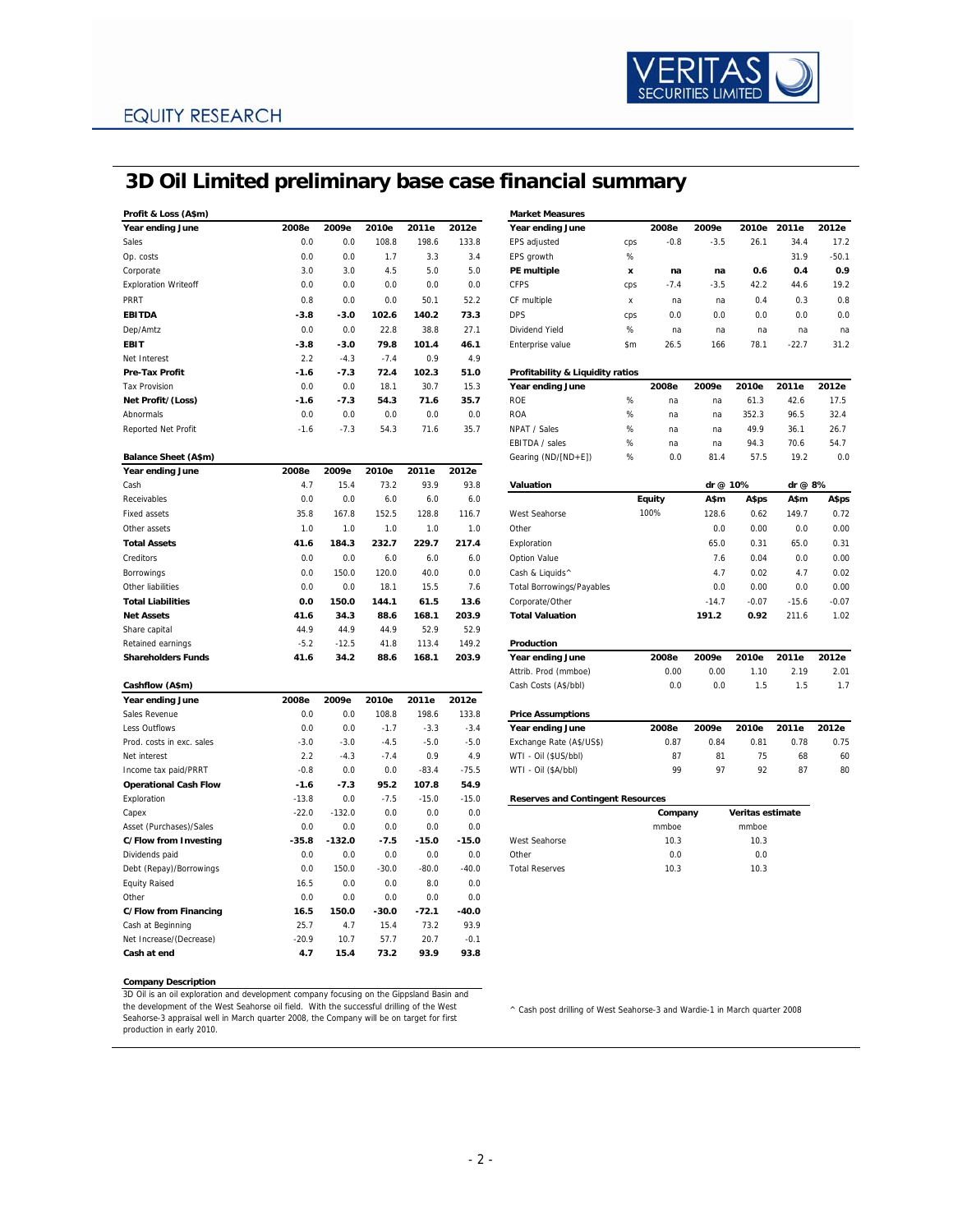

**Timetable:** The timetable for development will currently see TDO in production with first oil in June half 2010 on a stand alone basis with an onshore development. Alternative production routes via third parties etc. would see production earlier and reduce capital costs.



**Figure 1: Timetable of events to first production from West Seahorse** 

**Field and well location:** West Seahorse is ideally located to take advantage of third party infrastructure and if the Wardie exploration well is successful the development option will see Wardie commercial with as little a 1MMbo in reserves as both wells are drilled from the same location and deviated down hole to reach the target reservoirs. Higher volumes would see enhanced daily production impacting substantially on project value.







Source: 3D Oil Limited

Source: 3D Oil Limited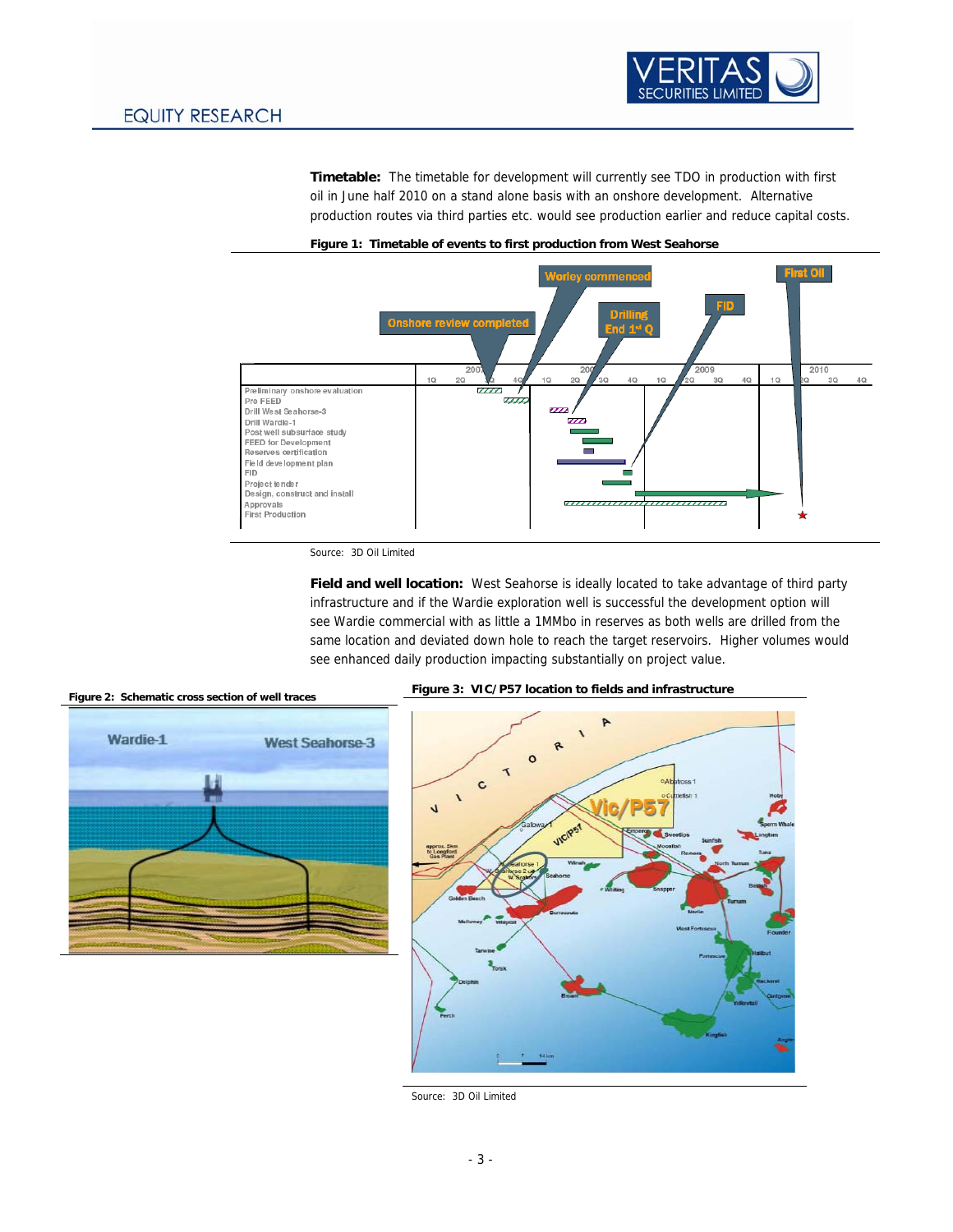

**Field and prospect locations:** The depth contours illustrate how close West Seahorse and Wardie are to each other and well suited to a potential dual development.



**Figure 4: Depth contours and seismic section of West Seahorse and Wardie** 

**Prospects and Leads:** Several Prospects and Leads are yet to be drill tested in VIC/P57 with many lying along prolific structural trends such as the Rosedale fault.

**Figure 5: Exploration prospects and Leads** 



Source: 3D Oil Limited

Source: 3D Oil Limited